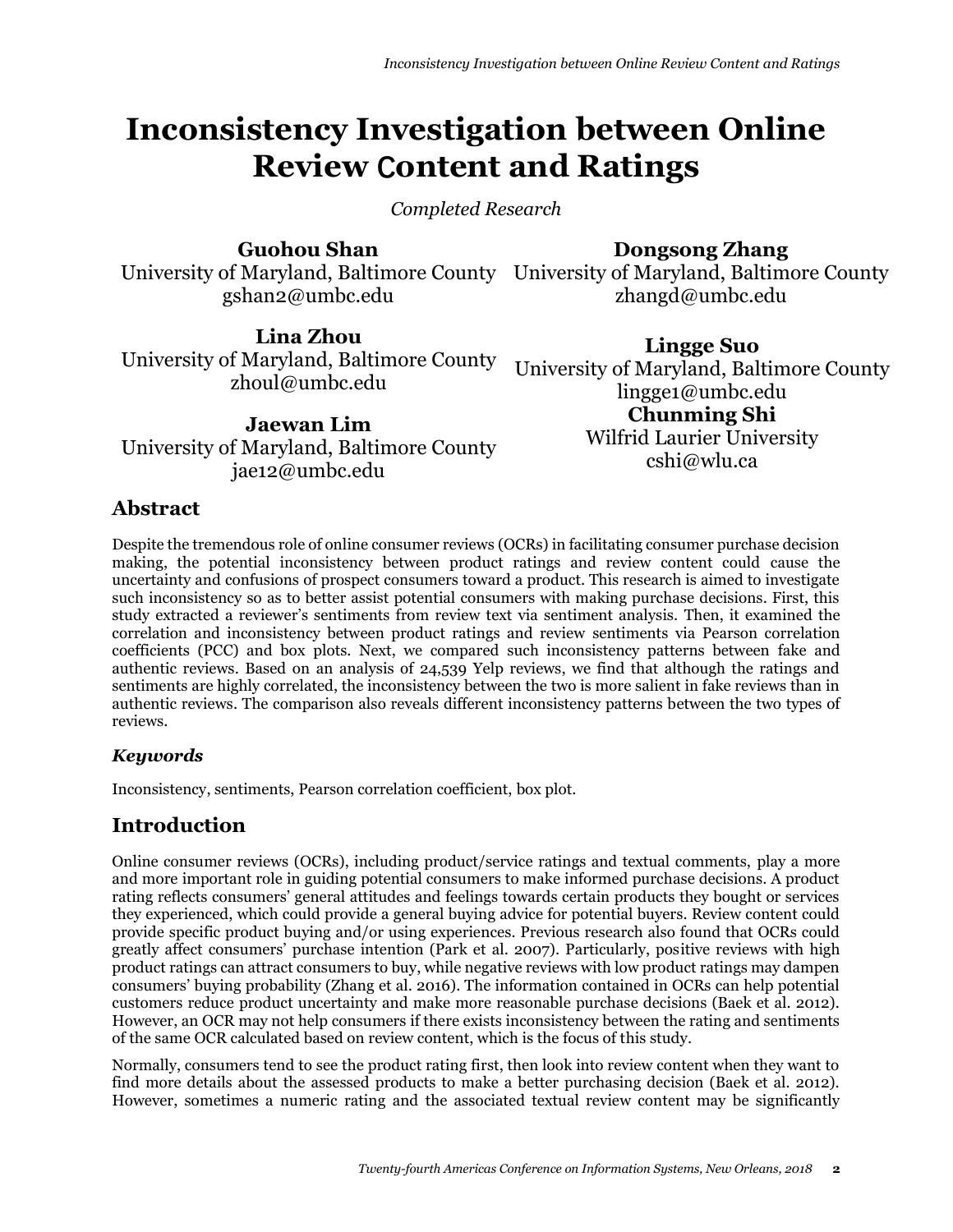inconsistent (Islam 2014). For example, consumers may utilize high or low ratings to attract other potential consumers to read their reviews and then display ads for totally different products with inconsistent attitudes and content. Thus, it would be interesting to explore the patterns of inconsistency between product ratings and sentiments expressed in review content. In addition, given the rise of fake OCRs (Zhang et al. 2016), a comparison of the inconsistency patterns between fake and authentic reviews would provide insights into the quality of OCRs and improve automated detection of fake OCRs.

This study makes the following research contributions: (1) it empirically examines the correlation and inconsistency between product ratings and review content sentiments; (2) it identifies specific product ratings where inconsistency is most likely to occur; and (3) it innovatively compares the inconsistency patterns of fake reviews against those of authentic reviews, which could help identify quality reviews.

The rest of this paper is organized as follows. First, we will introduce related work, including sentiment analysis methods. Then, the proposed methods will be presented. Next, we will present data analysis and results, and finally discuss research contributions, practical implications, and limitations part of this research.

# **Related Work**

#### *Research of online reviews*

A variety of researches have been explored on investigating online product ratings and review content. Based on their different research focus, those researches can be classified into two broad categories: investigating the effects/applications of online reviews and looking into the characteristics of online reviews.

Researches on studying effects of online reviews focus on investigating the applications of online reviews. The applications of online reviews include spam reviews detection, book sales prediction, consumer purchase intentions, etc. (Chong et al. 2017; Fan et al. 2017; Hu et al. 2014; Islam 2014; Lee and Shin 2014; Salehan and Kim 2016; Sharma and Lin 2013; Tan et al. 2018). For example, Hu et al. (2014) investigated the effect of product ratings and review sentiments on Amazon book sales. In their research, they developed a multiple equation models to examine the inter-relationships between ratings, sentiments, and sales by using reviews of more than 4,000 Amazon books and found that ratings had indirect impact on sales while sentiments had a direct influence on book sales. Lee et al. (2014) investigated the influence of review qualities on consumer purchase intention. In their research, they did a web-based experiment with 201 participants to examine how the quality of online product reviews affected consumers' purchase decision and how such effects varied depending on the product type. They found that positive reviews with high quality would lead to a strong purchase intention and review quality had a negative direct effect on the purchase intention for the experience good, with no corresponding effect for the search good.

Researches on investigating online review characteristics mainly focus on analyzing helpful review characteristics, predicting review helpfulness, analyzing facts influencing review helpfulness values, etc. (Askalidis et al. 2017; De Pelsmacker et al. 2018; Fang et al. 2016; Ghose and Ipeirotis 2007; Liu and Park 2015). For instance, Liu et al. (2015) utilized travel product websites to investigate the characteristics of a helpful review. In their research, they collected 5,090 online reviews from Yelp and utilized TOBIT regression model to analyze the relationship of review helpfulness with reviewer's information, expertise, number of friends, fans, word count of reviews and so on. They found that combination of both reviewer's characteristics and review content positively affected the perceived usefulness of reviews. Fang et al. ( 2016) implemented an empirical analysis to analyze the facts influencing review helpfulness values of online tourism reviews. In their research, they utilized online review data crawled from TripAdvisor and conducted a two-level empirical analysis to explore factors affecting the value of review helpfulness while applied a Tobit regression model at the reviewer level to investigate the effects of reviewer characteristics. Their empirical analysis results indicated that both text readability and reviewer characteristics affected the perceived review helpfulness values.

However, there is a lack of research on empirically studying the correlation and inconsistency between product ratings and content sentiments of the same reviews, and the inconsistency patterns among authentic and fake reviews.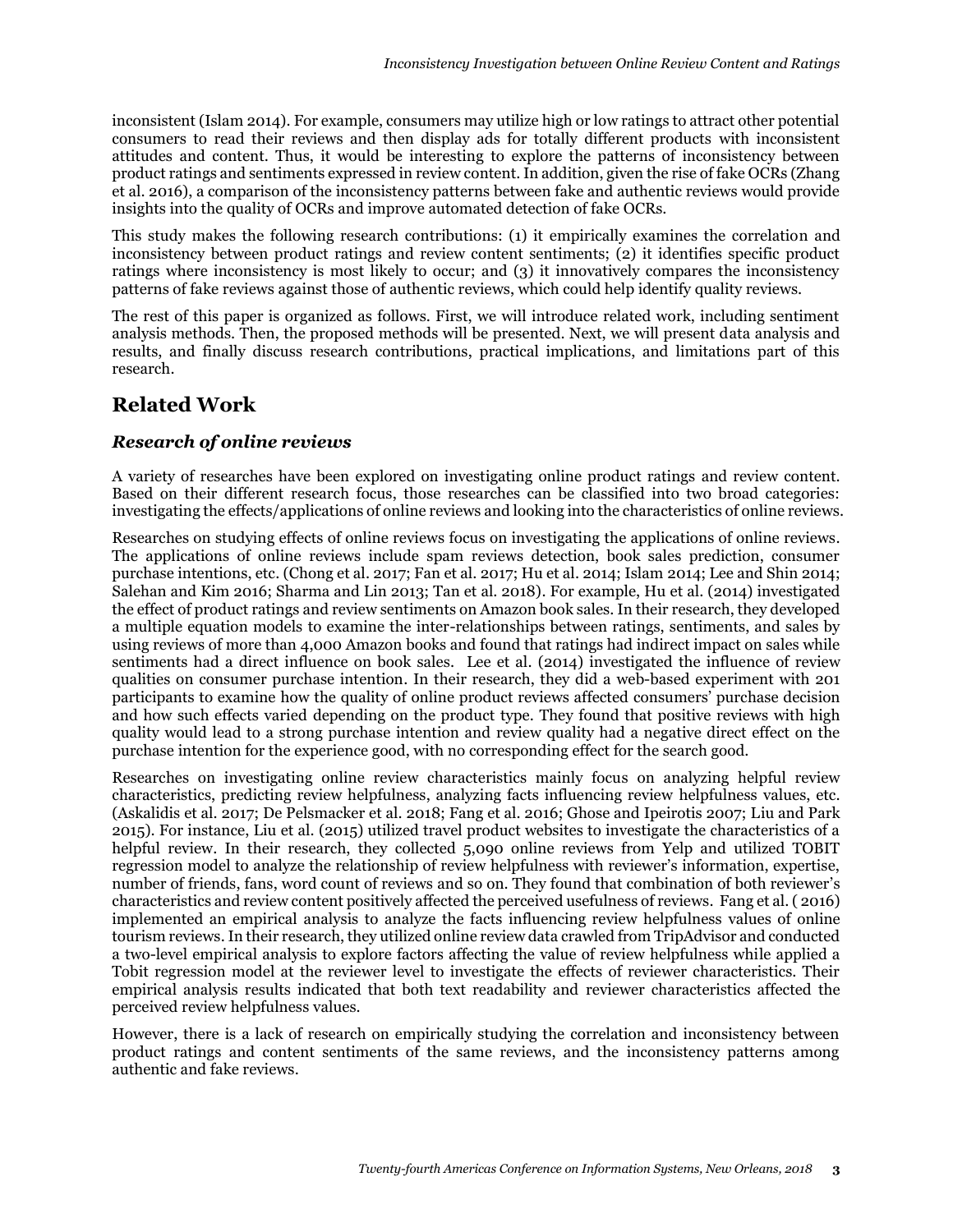## *Sentiment Analysis of OCRs*

Sentiment analysis (SA) is the method of extracting sentiments from text (Liu 2012). It has been commonly applied to social media content, online website reviews, such as OCRs and online discussion forums, to discover people's attitude, emotions, and feelings toward an entity (Gangadharbatla 2008). From a technical point of view, recent sentiment analysis methods can be classified into four categories, including lexicon-based, machine learning, statistical, and rule-based approaches (Collomb et al. 2014).

A lexicon-based approach to SA (e.g., Taboada et al. 2011) utilizes sentiment terms in dictionaries to calculate text polarity and sentiment value. Machine learning based methods often adopt supervised learning algorithms for SA by training a model using a known dataset (Zou et al. 2015). Statistical models represent each review as a mixture of latent aspects and ratings. This method tries to cluster head terms into aspects and sentiments into ratings. It is assumed that the latent aspects and ratings can be represented by multinomial distributions (Collomb et al. 2014). The rule based approach looks for opinion words in a text based on predefined rules and then classifies them based on the number of positive and negative words (Gilbert 2014). The specific comparisons of these four approaches are shown in Table 1 (Devika et al. 2016).

| Approaches                | Advantages                                                                              | Disadvantages                                           |
|---------------------------|-----------------------------------------------------------------------------------------|---------------------------------------------------------|
| Lexicon Based             | Labelled data and procedure<br>of learning is not required                              | Requires pre-defined lexicons                           |
| Machine learning          | Dictionary is not necessary;<br>High accuracy of classification                         | Domain specific; Labeled data<br>is hard to get.        |
| <b>Statistical models</b> | Easy to implement                                                                       | No linguistic insights                                  |
| Rule based                | High performance at review<br>and sentence level (91% and<br>86% accuracy respectively) | Efficiency and accuracy<br>depend on the defining rules |

#### **Table 1 Comparisons of the Four Approaches**

Due to the existence of various online review related lexicons and the disadvantages of other three approaches, we adopt the lexicon-based SA method in this research.

# **The Proposed Method**

The primary goal of this study is to investigate the correlation between product ratings and sentiments of review content, and compare their inconsistency patterns between fake and authentic reviews. The proposed approach is shown in Figure 1.



**Figure 1 Process of the Proposed Approach**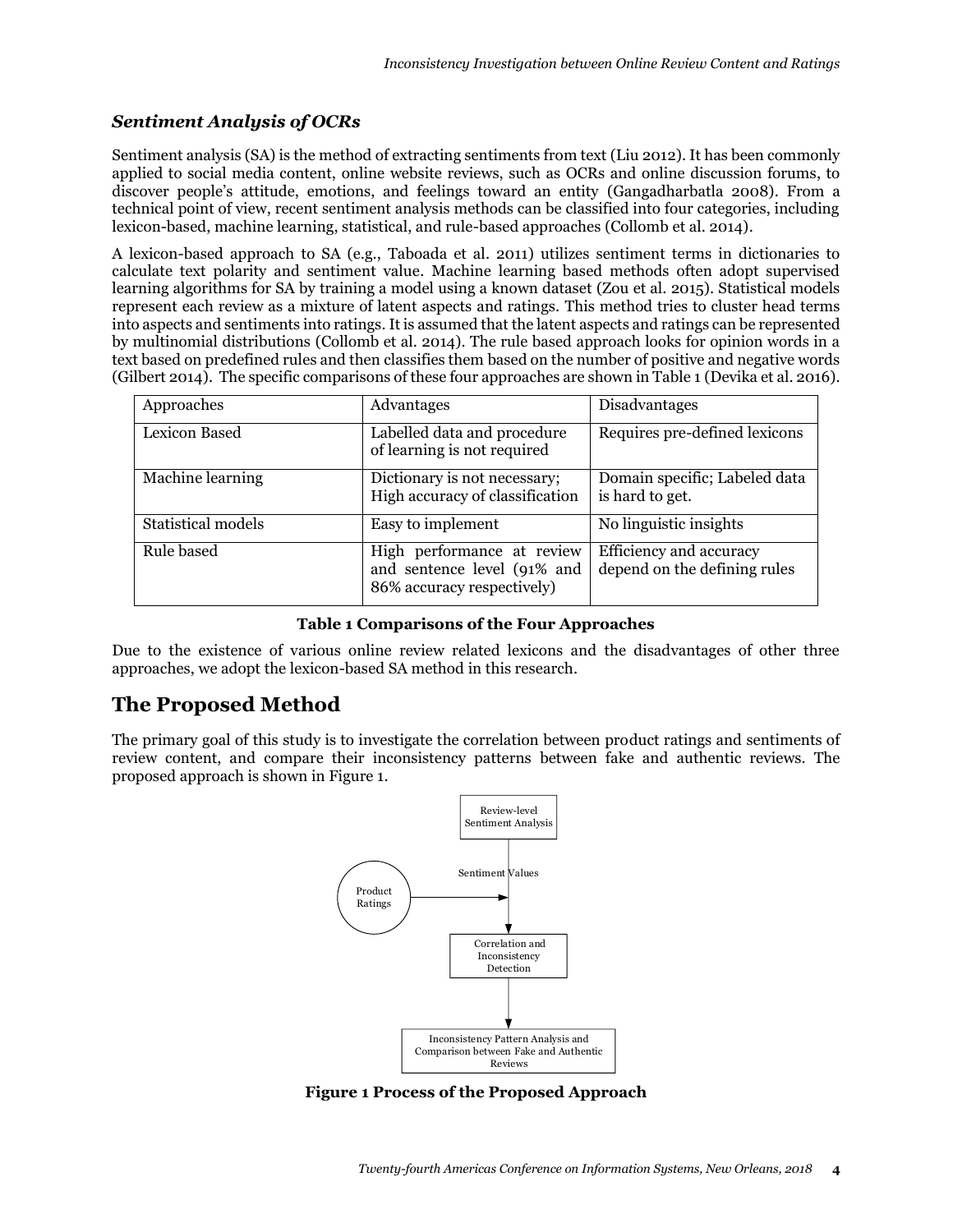First, this research performs review-level sentiment analysis to attain reviews' sentiment value, then analyzes whether product ratings and review sentiments are correlated and inconsistent. Next, we analyze and compare specific inconsistency patterns among fake and authentic reviews.

## *Review-level Sentiment Analysis*

Normally, reviews express opinions that involve sentiments (Gonçalves et al. 2013). There are three levels of sentiment analysis: document (i.e., review) level, sentence level, and aspect level (Liu 2012). This research mainly focuses on the review level sentiment analysis. The process of extracting reviewers' sentiments from their reviews mainly consists of three steps: tokenizing the textual content of a review and tagging the terms in the review to identify sentiment terms; calculating the sentiment polarity of sentiment terms based on lexicons; and aggregating the sentiments of the identified sentiment terms to form the sentiment of the entire review (Pang and Lee 2008). In this paper, we adopt the lexical based method to discover sentiment within reviews. There are more than 50 different lexicons, such as LIWC (Tausczik and Pennebaker 2010), POMS-ex (Bollen et al. 2011) and SentiWordNet3.0 (Baccianella et al. 2010). Considering its high accuracy (Ribeiro et al. 2016), we adopt SentiWordNet3.0 for SA in this research. The specific process of review sentiment discovery is shown in Figure 2.



#### **Figure 2 Review-level Sentiment Analysis based on SentiWordNet3.0**

Because SentiWordNet3.0 can't directly work on multi-sentence reviews (Kreutzer and Witte 2013), this research preprocessed review text with the following four steps before using SentiWordNet3.0: (1) Tokenization. Tokenization transformed review text into tokens, making it convenient for POS-tagging; (2) POS-tagging, which assigned parts of speech to each word in the review text; (3) Term filtering, which reduced the number of terms being processed to nouns, adjectives, verbs, adverbs; and (4) Normalization, which was used to stem and lemmatize the remaining terms in a review.

After preprocessing, we extracted sentiment terms based on their POS in a review and utilized SentiWordNet3.0 to calculate the sentiment score of each sentiment term. Finally, the sentiment scores of individual terms in the review text were aggregated to attain the final sentiment score of an entire review.

#### *Product ratings and review sentiment correlation and inconsistency detection*

After deriving review sentiments, we first explored the possible correlation between product ratings and review sentiments through PCC (Pearson Correlation Coefficient (Benesty et al. 2009)). PCC is calculated as follows: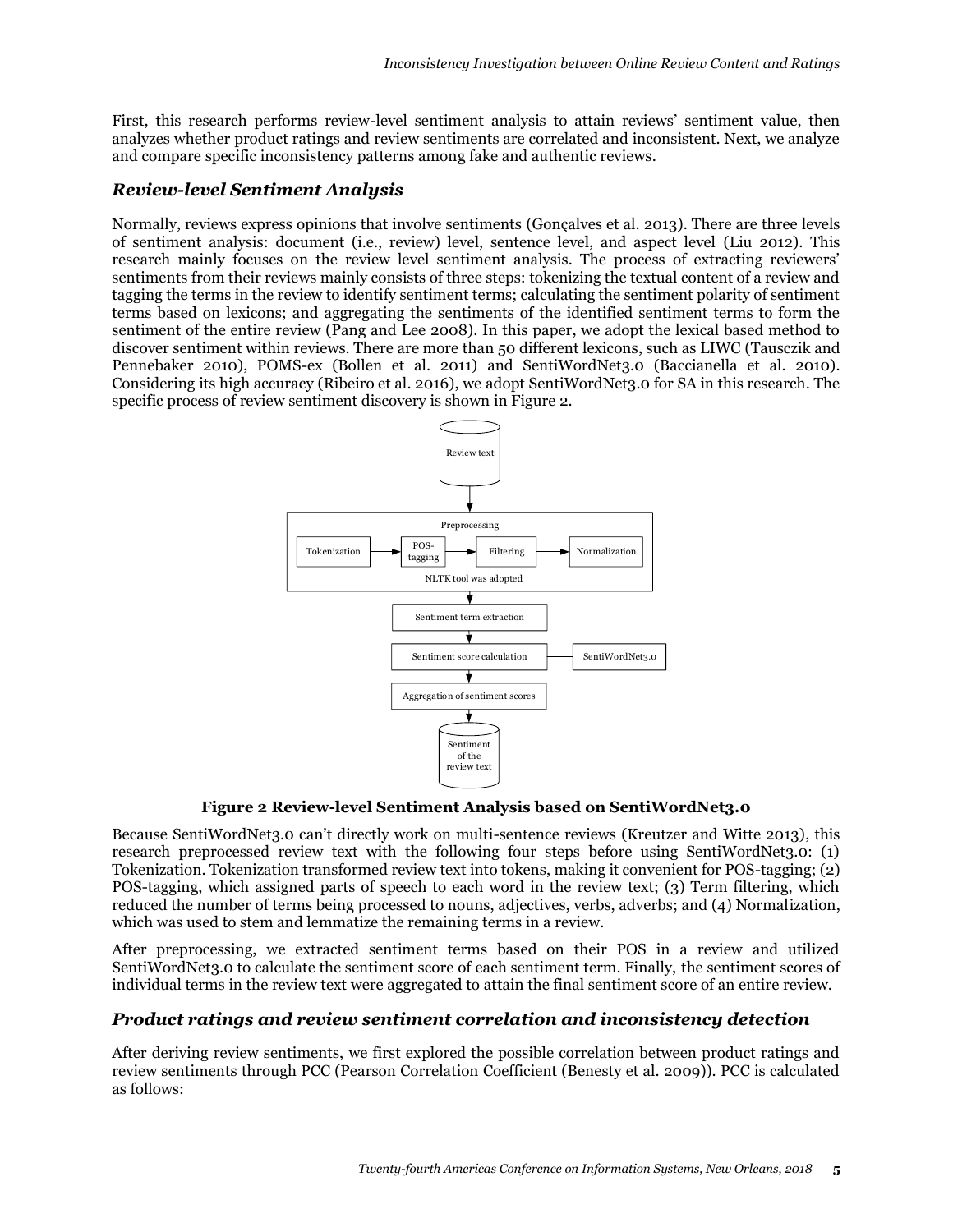$$
\begin{cases}\n\text{cov}(X,Y) = \frac{\sum (X_i - \overline{X})(Y_i - \overline{Y})}{n-1}\n\end{cases}
$$
\n(1)

$$
p_{X,Y} = corr(X,Y) = \frac{cov(X,Y)}{\sigma_X \sigma_Y} = \frac{E[(X - u_X)(Y - u_Y)]}{\sigma_X \sigma_Y}
$$
 (2)

Where *cov*(*X*, *Y*) represents the covariance of two variables (*X* and *Y*), which are product ratings and review sentiments. *PX*, *<sup>Y</sup>* denotes their PCC. *Xi and Yi* represent the *i th* examples of *X and Y*, respectively, and *X* and *Y* denote the average values of *X and Y,* respectively.  $n$  represents the total number of examples.  $u_{\scriptscriptstyle X}$  and  $u_Y$  represent the expected average values of *X* and *Y*, respectively, while  $\sigma_X$  and  $\sigma_Y$  are the standard deviations of *X* and *Y,* respectively. The value of a PCC is in the range of [-1, 1], with -1 indicating that the two variables are totally negatively correlated, 1 meaning that the two variables are totally positively correlated, and 0 indicating no relations (Nagelkerke 1991).

The consistency of two things means that one is uniform or retaining form with the other (Complete 2009). In this paper, we regard consistency of product ratings and sentiments as a uniform/normal distribution of review sentiments in product ratings. In this case, the inconsistency between sentiments and ratings, if exists, could be regarded as an anomaly distribution of review sentiments in product ratings.

#### *Inconsistency pattern analysis*

To examine the potential inconsistency patterns between a product rating and its review sentiments, we analyzed average review length (ARL), average number of nouns (AN), average number of verbs (AVN), average number of adjectives (AAN) and average number of adverbs (ARN) of each review. In the term filtering stage of review-level sentiment analysis, nouns/adjectives/verbs/adverbs of a review were filtered, which may affect the sentiment term extraction and the final sentiment score of the review. Besides, review length may have influence on review sentiments (Hong and Fang 2015). In this case, we analyzed the specific ARL, AN, AVN, AAN and ARN of reviews and combined these patterns with product ratings to analyze their inconsistency patterns in detail.

# **Analysis and Result**

## *OCR Dataset*

Based on the focus of this research, we collected 24,539 restaurant reviews from Yelp.com, including reviewer id, review ratings, review content, and "recommended" or "not recommended" labels (Luca 2016). Among them, 11,641 reviews were labelled as "recommended" and 12,898 were labelled as "not recommended" by the fake review detection system of Yelp, which could be regarded as authentic reviews and fake reviews, respectively (Sussman et al. 2014).

## *Pearson correlation coefficient analysis and comparison*

By following the process shown in Figure 2, we calculated the review sentiment scores for each rating. Examples of the first 10 reviews are presented in Table 2.

| Reviewer ID | <b>Star Rating</b> | Review<br><b>Sentiment Score</b> | Label |
|-------------|--------------------|----------------------------------|-------|
| zpvnHZ      |                    | $-0.28645$                       | Y     |
| YrWoZw      | 4                  | 0.362747                         | N     |
| 5AjacS      |                    | $-0.10958$                       | Y     |
| Z2pnai      |                    | 0.101393                         | Y     |
| v8JUPx      | 4                  | 0.224799                         | N     |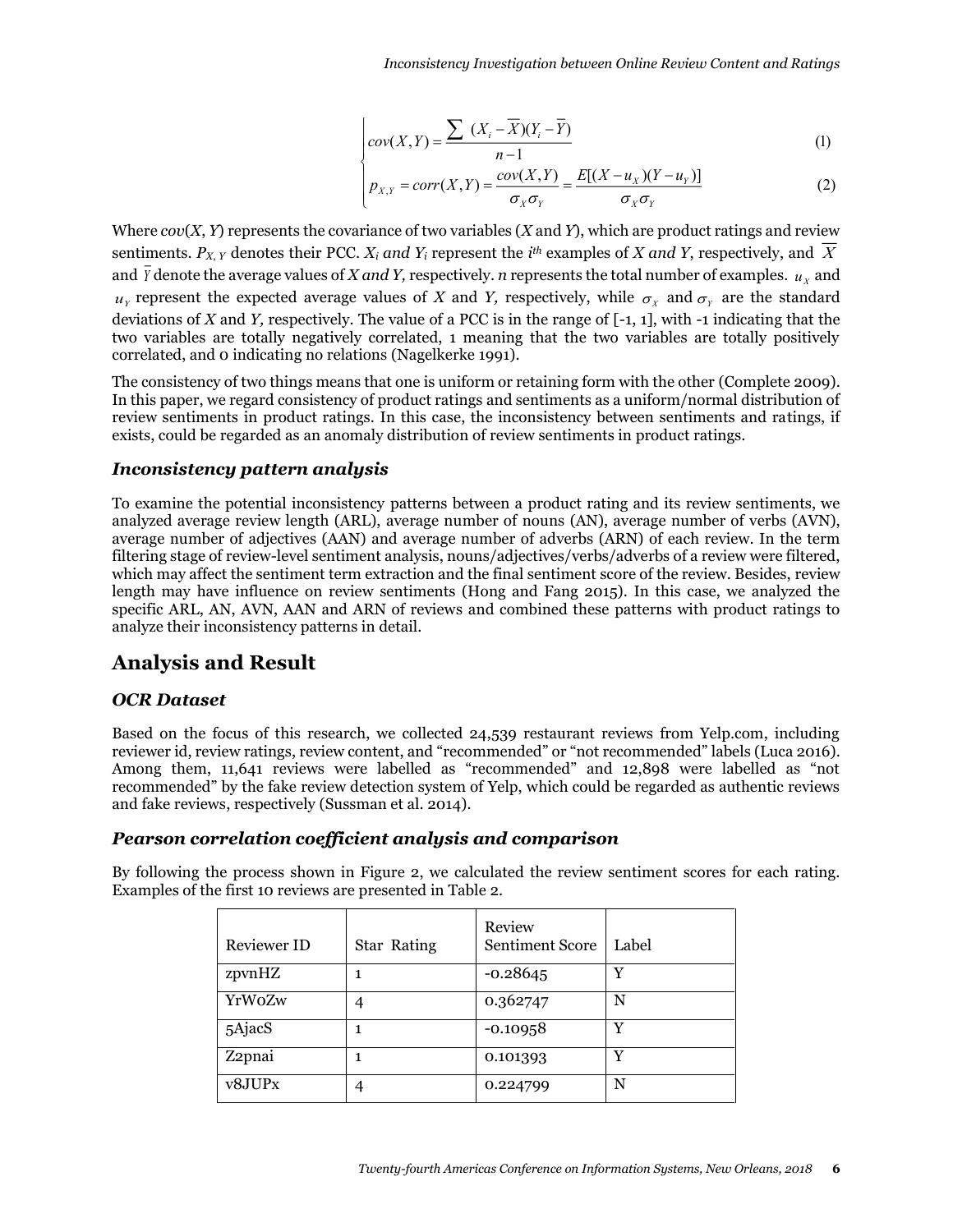| t_GPDT   | 5              | 0.303504   | $\overline{\mathbf{v}}$ |
|----------|----------------|------------|-------------------------|
| $wlm-Ug$ | $\overline{2}$ | $-0.08785$ | N                       |
| RNyOJT   | 5              | 0.121646   | v                       |
| LXGuXk   | 4              | 0.655798   | N                       |
| 5VkVBk   | 3              | 0.178926   | v                       |

**Table 2 Review Sentiments of the First 10 Reviews** 

To protect user privacy, only the first 6 characters of the original 22-digit user ID were extracted as the reviewer ID (see Table 1). In the "Label" column, 'Y' (or 'N') indicates that this review is a fake (or authentic) review.

We used PCC to analyze correlations between ratings and review sentiments. The values of PCC between ratings and review sentiments of fake and authentic reviews are 0.374 (*p<*.01) and 0.398 (*p<*.01), respectively. It shows that review ratings and sentiments are both significantly positively correlated at 0.01 of both fake and authentic reviews.

## *Inconsistency between review ratings and sentiments*

We used box plot by SPSS 18.0 to analyze whether inconsistency exists between ratings and review sentiments. The results are shown in Figures 3 and 4.





**Figure 3 Box plot of fake reviews Figure 4 Box plot of authentic reviews**

Figure 3 shows the box plot of review sentiment distribution on each product rating. The number at each point indicates the review index in the dataset. The point type 'o' means "mild outlier" and '\*' means "extreme outlier", which indicate abnormal points in SPSS 18.0. It could be seen in Figure 3 that all review ratings have abormal points. It means sentiments are abnormally distributed, which indicates that the inconsistency exists in each rating of fake reviews. Specially, the extreme outliers tend to be more abnormally distributed under the minimum normal range in fake reviews with low product ratings (i.e., 1 and 2), but more abnormally distributed above the maximum normal range in high ratings (i.e., 4 and 5).

As shown in Figure 4, the inconsistency distribution of review sentiments in each review rating for authentic reviews is also salient. There are many outliers of review sentiments of reviews with each rating, which shows that inconsistency does occur in authentic reviews. At the same time, low rating authentic reviews tend to have more extreme outliers ('\*') under minimum normal range, while high rating reviews have a tendency of having more extreme outliers above maximum normal range.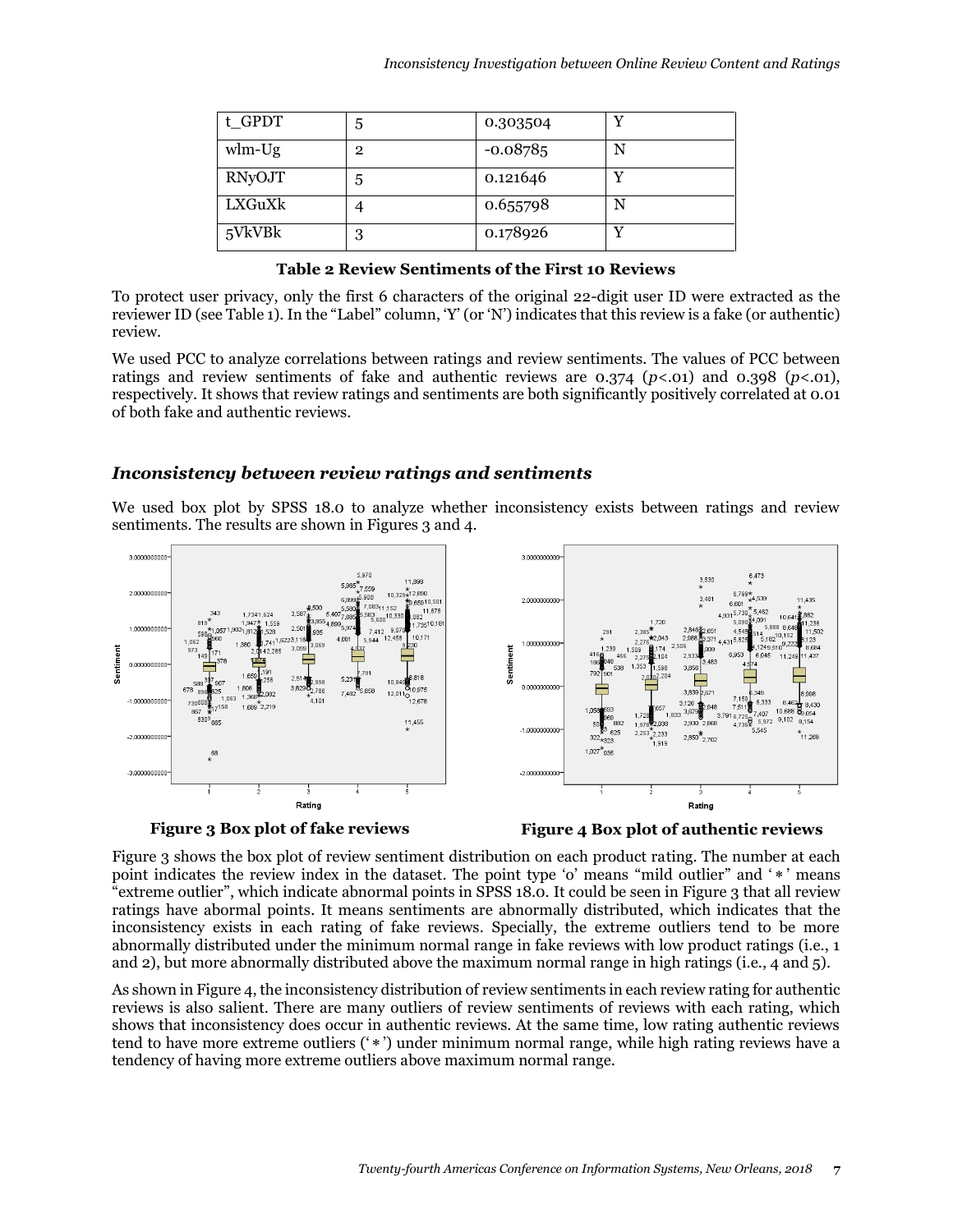According to Figures 3 and 4, it could be concluded that the inconsistency between restaurant ratings and review sentiments exists in both fake and authentic reviews. We further examine whether there are significant differences in their inconsistency patterns between the two groups of reviews.

|                 | Fake reviews |                |          |                | Authentic reviews |          |              |          |          |          |
|-----------------|--------------|----------------|----------|----------------|-------------------|----------|--------------|----------|----------|----------|
| Ratings         | 1            | $\overline{2}$ | 3        | $\overline{4}$ | 5                 | 1        | $\mathbf{2}$ | 3        | 4        | 5        |
| Sample<br>size  | 1106         | 1208           | 1880     | 4300           | 4404              | 1318     | 1173         | 1575     | 3544     | 4031     |
| Minimum         | $-2.648$     | $-1.053$       | $-0.873$ | $-.665$        | $-1.808$          | $-1.427$ | $-1.208$     | $-1.115$ | $-0.897$ | $-1.060$ |
| Maximum         | 1.249        | 1.178          | 1.557    | 2.289          | 2.096             | 1.099    | 1.343        | 2.305    | 2.395    | 1.827    |
| Mean            | $-.083$      | .051           | .158     | .265           | .291              | $-.076$  | .037         | .158     | .255     | .284     |
| SD <sup>2</sup> | .070         | .060           | .060     | .079           | .085              | .063     | .065         | .070     | .075     | .081     |

**Table 3 Distributions of Fake and Authentic Reviews cross Ratings**

Table 3 reveals that fake reviews with restaurant ratings of 1, 4, and 5 have higher sentiment standard deviations (SD), which are 0.70, 0.79, and 0.85 respectively, than authentic reviews, which are .063, 0.75 and 0.81, respectively. This shows that fake reviews have higher inconsistency between ratings and sentiments than authentic reviews with a rating of 1, 4, or 5. This is in contrast to reviews with a rating of 2 or 3, suggesting that fake reviewers provide more consistent sentiments in reviews with these two ratings.

## *Product ratings and review content inconsistency patterns*

In order to understand consumer rating-giving behavior and distinguish fake reviews from authentic reviews better, we analyzed and compared review content characteristics: average review length (ARL), average number of nouns (AN), average number of verbs (AVN), average number of adjectives (AAN) and average number of adverbs (ARN) of fake reviews versus authentic reviews. By applying the python NLTK tool, the distributions of textual characteristics of reviews with different ratings are presented in Table 4.

|            | Authentic reviews |              |        |        |        | Fake reviews |                |        |        |        |
|------------|-------------------|--------------|--------|--------|--------|--------------|----------------|--------|--------|--------|
| Rating     | 1                 | $\mathbf{2}$ | 3      | 4      | 5      |              | $\overline{2}$ | 3      | 4      | 5      |
| <b>ARL</b> | 554.80            | 577.17       | 512.41 | 492.59 | 493.81 | 529.88       | 502.41         | 460.00 | 441.01 | 430.20 |
| AN         | 24.05             | 25.19        | 23.02  | 22.89  | 22.62  | 23.32        | 21.88          | 20.65  | 20.30  | 19.85  |
| <b>AVN</b> | 20.78             | 20.63        | 17.52  | 16.09  | 16.43  | 19.74        | 18.07          | 15.82  | 14.59  | 14.32  |
| <b>AAN</b> | 7.29              | 9.11         | 9.01   | 9.08   | 8.49   | 7.01         | 8.33           | 8.46   | 8.31   | 7.62   |
| <b>ARN</b> | 8.39              | 9.08         | 7.94   | 7.21   | 6.88   | 7.92         | 8.32           | 7.29   | 6.59   | 6.23   |

#### **Table 4 Distributions of Textual Characteristics of Authentic and Fake Reviews**

As shown in Table 4, authentic reviews with a rating of 2 have the longest review length and include most nouns, adjectives and adverbs; those with a rating of 1 use the most verbs. On the other hand, fake reviews with a rating of 1 are the longest, use the most nouns and verbs, but the least adjectives, and those with a rating of 3 have the most adjective words. This shows that the inconsistency between review ratings and review content really exists. Table 4 also shows that the average length of authentic reviews with any rating is larger than that of fake reviews. This may indicate that fake reviewers tend to spend less time and write less review content than authentic reviewers. At the same time, authentic reviews include more adjectives, adverbs, nouns, verbs than fake reviews. In order to validate our research findings about different inconsistency patterns of fake and authentic reviews, we did the following paired sample T test.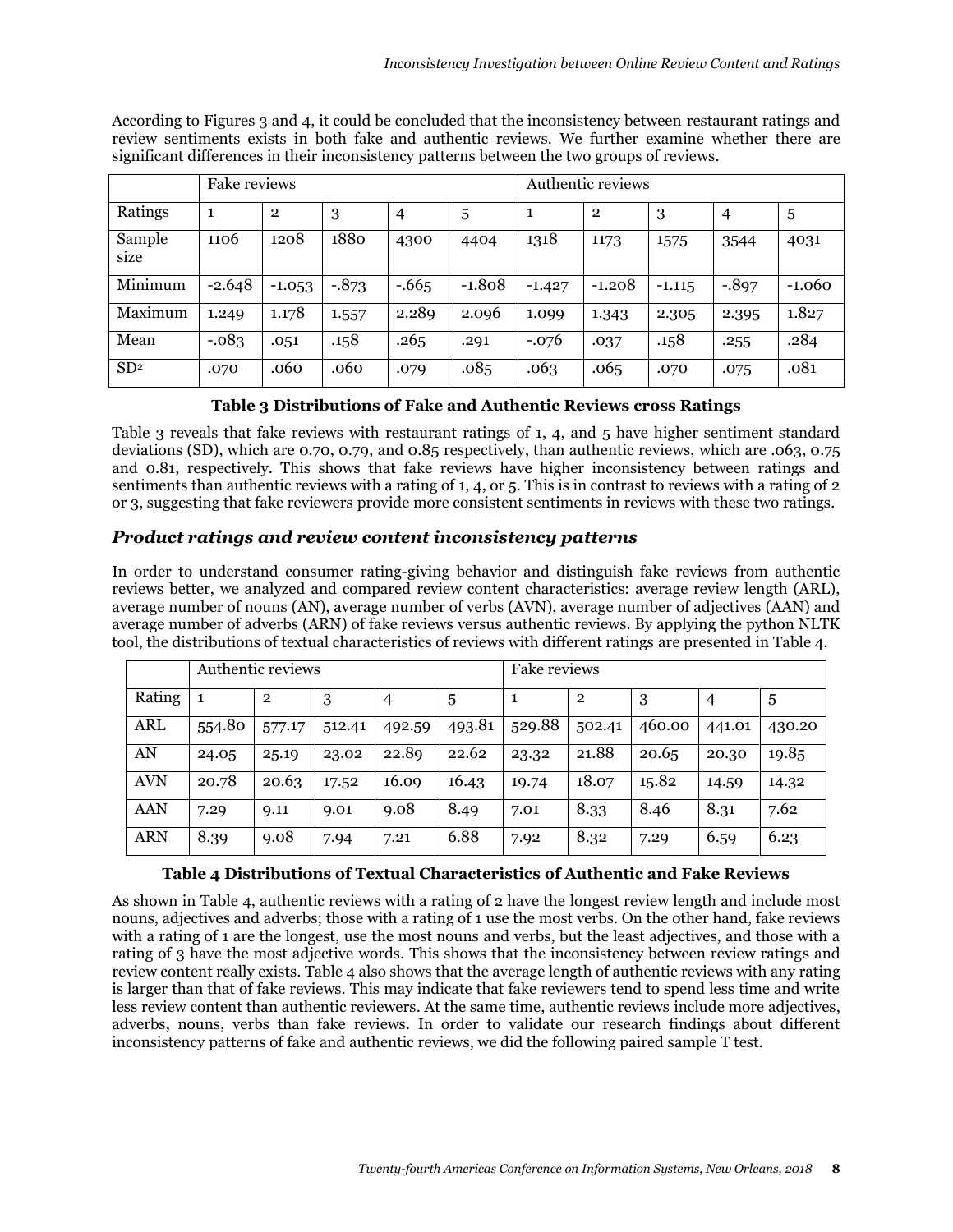|            |          | T         | df             | Sig.<br>(two-              |         |       |                |        |
|------------|----------|-----------|----------------|----------------------------|---------|-------|----------------|--------|
|            | Mean     | <b>SD</b> | <b>SE</b> Mean | 95% confidence<br>interval |         |       |                | sides) |
| <b>ARL</b> | 53.45600 | 18.54643  | 8.29422        | 76.48444<br>30.42756       |         | 6.445 | $\overline{4}$ | .003   |
| AN         | 2.35400  | .97215    | .43476         | 3.56109<br>1.14691         |         | 5.414 | $\overline{4}$ | .006   |
| <b>AVN</b> | 1.78200  | .58088    | .25978         | 1.06074                    | 2.50326 | 6.860 | $\overline{4}$ | .002   |
| <b>AAN</b> | .65000   | .23801    | .10644         | .35447                     | .94553  | 6.107 | $\overline{4}$ | .004   |
| <b>ARN</b> | .04600   | 1.05881   | .47351         | $-1.26869$                 | 1.36069 | .097  | $\overline{4}$ | .927   |

#### **Table 5 T-test Comparison of Authentic and Fake Review Patterns**

Tables 5 shows that the differences of inconsistency patterns (ARL, AN, AVN, AAN) are significant between authentic and fake reviews while the ARN inconsistency pattern difference is not significant.

# **Discussion**

Review ratings and textual content play a more and more important role in helping consumers make informed purchase decisions (Park et al. 2007). Given the large volume of OCRs, assisting consumers to identify quality and consistent reviews could help save consumers' time while making a decision. This research analyzes the relationship and inconsistency between review sentiments and product ratings, and compares inconsistency patterns among fake and authentic reviews.

This study makes several research contributions. First, this research reveals that star ratings and review sentiments are positively correlated based on Pearson Correlation Coefficient.

Second, the inconsistency between ratings and review sentiments really exists in reviews. We used box plots to visualize abnormal distribution of review sentiments for every rating to statistically verify the existence of inconsistency. Then, this paper dug in deeper into textual content of reviews and revealed that review length, review adjective words, noun words, verb words and adverbs were all inconsistently distributed among the five star ratings.

Third, the inconsistency patterns between ratings and review content are different in authentic reviews versus fake reviews. This research found that for authentic reviews, ratings and review sentiments have higher positive correlations than those for fake reviews. At the same time, fake reviews with a rating of 1 or 5 tend to have much fewer abnormal extreme outliers than authentic reviews, but authentic reviews with a rating of 3 tend to have much more abnormal extreme outliers than fake reviews. Besides, fake reviews and authentic reviews also have significantly different inconsistency patterns of ARL, AN, AVN, AAN between ratings and textual content characteristics of reviews. This research finding may be useful to improve fake review detection accuracy by adding more features related to significantly different textual content characteristics of fake and authentic reviews.

This study has some limitations that offer potential opportunities for future research. In our study, we only used data collected from Yelp.com. Reviews on this platform are mainly about local businesses, as well as the online reservation service (i.e., Yelp Reservations) (Luca 2016). However, there are many other OCR platforms, such as Amazon.com, that provide OCRs on a large number of diverse products or services. It would be interesting to examine if the findings of this study will still hold true with OCRs on other platforms. Similarly, we only used OCRs of restaurants, which can be viewed as a type of experience goods. It would be worth investigating if those inconsistency patterns also exist in reviews of search goods.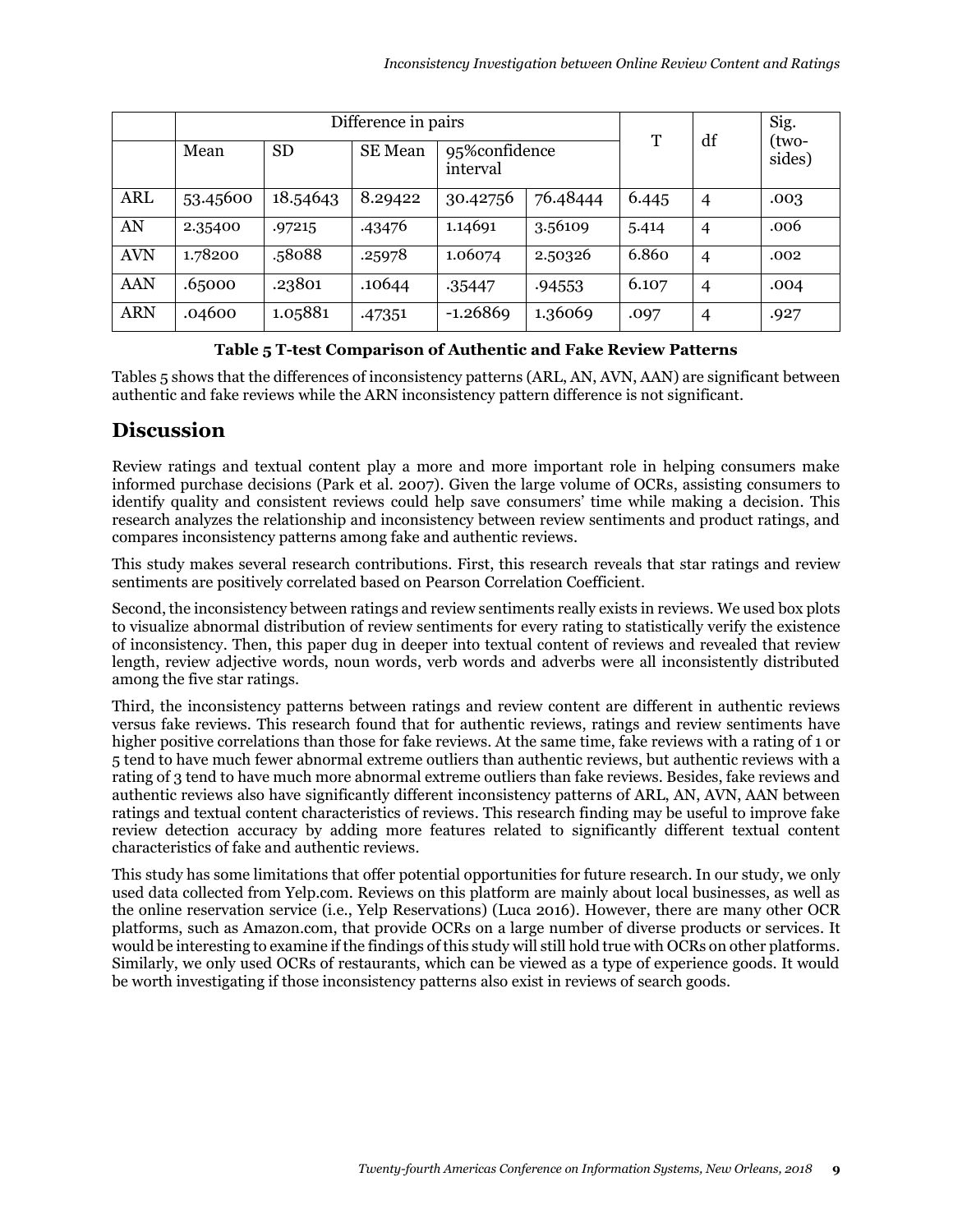#### **ACKNOWLEDGMENT**

This research was partially supported by the National Science Foundation under Grants SES-1527684 and CNS-1704800. Any opinions, findings, and conclusions or recommendations expressed in this paper are those of the authors and do not necessarily reflect the views of the above funding agency.

## **REFERENCES**

- Askalidis, G., Kim, S. J., and Malthouse, E. C. 2017. "Understanding and Overcoming Biases in Online Review Systems," *Decision Support Systems* (97), pp. 23-30.
- Baccianella, S., Esuli, A., and Sebastiani, F. 2010. "Sentiwordnet 3.0: An Enhanced Lexical Resource for Sentiment Analysis and Opinion Mining," *LREC*, pp. 2200-2204.
- Bollen, J., Mao, H., and Pepe, A. 2011. "Modeling Public Mood and Emotion: Twitter Sentiment and Socio-Economic Phenomena," *Icwsm* (11), pp. 450-453.
- Chong, A. Y. L., Ch'ng, E., Liu, M. J., and Li, B. 2017. "Predicting Consumer Product Demands Via Big Data: The Roles of Online Promotional Marketing and Online Reviews," *International Journal of Production Research* (55:17), pp. 5142-5156.
- Collomb, A., Costea, C., Joyeux, D., Hasan, O., and Brunie, L. 2014. "A Study and Comparison of Sentiment Analysis Methods for Reputation Evaluation," *Rapport de recherche RR-LIRIS-2014-002*).
- Complete, C. E. D. "Unabridged.(2009)," *Bank of English. Glasgow: HarperCollinsPublishers*).
- De Pelsmacker, P., Dens, N., and Kolomiiets, A. 2018. "The Impact of Text Valence, Star Rating and Rated Usefulness in Online Reviews," *International Journal of Advertising*), pp. 1-20.
- Devika, M., Sunitha, C., and Ganesh, A. 2016. "Sentiment Analysis: A Comparative Study on Different Approaches," *Procedia Computer Science* (87), pp. 44-49.
- Fan, Z.-P., Che, Y.-J., and Chen, Z.-Y. 2017. "Product Sales Forecasting Using Online Reviews and Historical Sales Data: A Method Combining the Bass Model and Sentiment Analysis," *Journal of Business Research* (74), pp. 90-100.
- Fang, B., Ye, Q., Kucukusta, D., and Law, R. 2016. "Analysis of the Perceived Value of Online Tourism Reviews: Influence of Readability and Reviewer Characteristics," *Tourism Management* (52), pp. 498-506.
- Gangadharbatla, H. 2008. "Facebook Me: Collective Self-Esteem, Need to Belong, and Internet Self-Efficacy as Predictors of the Igeneration's Attitudes toward Social Networking Sites," *Journal of interactive advertising* (8:2), pp. 5-15.
- Ghose, A., and Ipeirotis, P. G. 2007. "Designing Novel Review Ranking Systems: Predicting the Usefulness and Impact of Reviews," *Proceedings of the ninth international conference on Electronic commerce*: ACM, pp. 303-310.
- Gilbert, C. H. E. 2014. "Vader: A Parsimonious Rule-Based Model for Sentiment Analysis of Social Media Text," *Eighth International Conference on Weblogs and Social Media (ICWSM-14). Available at (20/04/16) [http://comp.](http://comp/) social. gatech. edu/papers/icwsm14. vader. hutto. pdf*.
- Gonçalves, P., Araújo, M., Benevenuto, F., and Cha, M. 2013. "Comparing and Combining Sentiment Analysis Methods," *Proceedings of the first ACM conference on Online social networks*: ACM, pp. 27-38.
- Hong, J., and Fang, M. 2015. "Sentiment Analysis with Deeply Learned Distributed Representations of Variable Length Texts," Technical report, Stanford University.
- Hu, N., Koh, N. S., and Reddy, S. K. 2014. "Ratings Lead You to the Product, Reviews Help You Clinch It? The Mediating Role of Online Review Sentiments on Product Sales," *Decision support systems* (57), pp. 42-53.
- Islam, M. R. 2014. "Numeric Rating of Apps on Google Play Store by Sentiment Analysis on User Reviews," *Electrical Engineering and Information & Communication Technology (ICEEICT), 2014 International Conference on*: IEEE, pp. 1-4.
- Kreutzer, J., and Witte, N. 2013. "Opinion Mining Using Sentiwordnet," *Uppsala University*).
- Lee, E.-J., and Shin, S. Y. 2014. "When Do Consumers Buy Online Product Reviews? Effects of Review Quality, Product Type, and Reviewer's Photo," *Computers in Human Behavior* (31), pp. 356-366.
- Liu, B. 2012. "Sentiment Analysis and Opinion Mining," *Synthesis lectures on human language technologies* (5:1), pp. 1-167.
- Liu, Z., and Park, S. 2015. "What Makes a Useful Online Review? Implication for Travel Product Websites," *Tourism Management* (47), pp. 140-151.
- Luca, M. 2016. "Reviews, Reputation, and Revenue: The Case of Yelp. Com,").
- Nagelkerke, N. J. 1991. "A Note on a General Definition of the Coefficient of Determination," *Biometrika* (78:3), pp. 691-692.